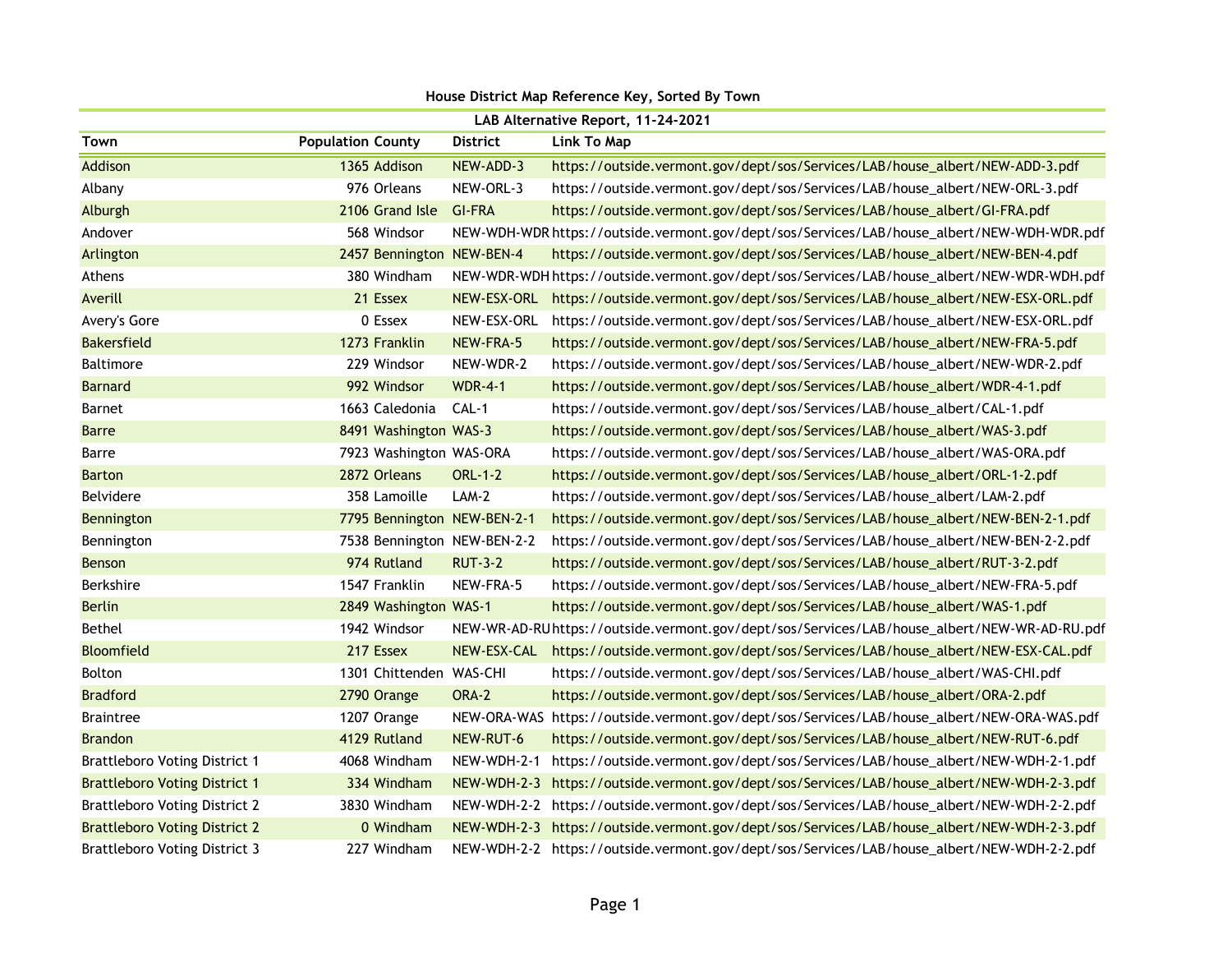| <b>Brattleboro Voting District 3</b> | 3725 Windham                |                          | NEW-WDH-2-3 https://outside.vermont.gov/dept/sos/Services/LAB/house_albert/NEW-WDH-2-3.pdf |
|--------------------------------------|-----------------------------|--------------------------|--------------------------------------------------------------------------------------------|
| Bridgewater                          | 903 Windsor                 | NEW-RU-WR-1              | https://outside.vermont.gov/dept/sos/Services/LAB/house_albert/NEW-RU-WR-1.pdf             |
| <b>Bridport</b>                      | 1225 Addison                | NEW-ADD-5                | https://outside.vermont.gov/dept/sos/Services/LAB/house_albert/NEW-ADD-5.pdf               |
| Brighton                             | 1157 Essex                  | NEW-ESX-ORL              | https://outside.vermont.gov/dept/sos/Services/LAB/house_albert/NEW-ESX-ORL.pdf             |
| <b>Bristol</b>                       | 3782 Addison                | NEW-ADD-4                | https://outside.vermont.gov/dept/sos/Services/LAB/house_albert/NEW-ADD-4.pdf               |
| Brookfield                           | 1244 Orange                 |                          | NEW-ORA-WAS https://outside.vermont.gov/dept/sos/Services/LAB/house_albert/NEW-ORA-WAS.pdf |
| <b>Brookline</b>                     | 540 Windham                 | NEW-WDH-3                | https://outside.vermont.gov/dept/sos/Services/LAB/house_albert/NEW-WDH-3.pdf               |
| Brownington                          | 1042 Orleans                | ORL-1-2                  | https://outside.vermont.gov/dept/sos/Services/LAB/house_albert/ORL-1-2.pdf                 |
| <b>Brunswick</b>                     | 88 Essex                    | NEW-ESX-CAL              | https://outside.vermont.gov/dept/sos/Services/LAB/house_albert/NEW-ESX-CAL.pdf             |
| <b>Buel's Gore</b>                   | 29 Chittenden WAS-CHI       |                          | https://outside.vermont.gov/dept/sos/Services/LAB/house_albert/WAS-CHI.pdf                 |
| <b>Burke</b>                         | 1651 Caledonia NEW-ESX-CAL  |                          | https://outside.vermont.gov/dept/sos/Services/LAB/house_albert/NEW-ESX-CAL.pdf             |
| <b>Burlington Ward 1</b>             | 5577 Chittenden NEW-CHI-6-4 |                          | https://outside.vermont.gov/dept/sos/Services/LAB/house_albert/NEW-CHI-6-4.pdf             |
| <b>Burlington Ward 1</b>             | 670 Chittenden NEW-CHI-6-6  |                          | https://outside.vermont.gov/dept/sos/Services/LAB/house_albert/NEW-CHI-6-6.pdf             |
| <b>Burlington Ward 2</b>             | 91 Chittenden NEW-CHI-6-2   |                          | https://outside.vermont.gov/dept/sos/Services/LAB/house_albert/NEW-CHI-6-2.pdf             |
| <b>Burlington Ward 2</b>             | 4547 Chittenden NEW-CHI-6-3 |                          | https://outside.vermont.gov/dept/sos/Services/LAB/house_albert/NEW-CHI-6-3.pdf             |
| <b>Burlington Ward 2</b>             | 683 Chittenden NEW-CHI-6-4  |                          | https://outside.vermont.gov/dept/sos/Services/LAB/house_albert/NEW-CHI-6-4.pdf             |
| <b>Burlington Ward 3</b>             | 2785 Chittenden NEW-CHI-6-2 |                          | https://outside.vermont.gov/dept/sos/Services/LAB/house_albert/NEW-CHI-6-2.pdf             |
| <b>Burlington Ward 3</b>             | 2592 Chittenden NEW-CHI-6-3 |                          | https://outside.vermont.gov/dept/sos/Services/LAB/house_albert/NEW-CHI-6-3.pdf             |
| <b>Burlington Ward 4</b>             | 4891 Chittenden NEW-CHI-6-1 |                          | https://outside.vermont.gov/dept/sos/Services/LAB/house_albert/NEW-CHI-6-1.pdf             |
| <b>Burlington Ward 4</b>             | 744 Chittenden NEW-CHI-6-2  |                          | https://outside.vermont.gov/dept/sos/Services/LAB/house_albert/NEW-CHI-6-2.pdf             |
| <b>Burlington Ward 5</b>             |                             | 0 Chittenden NEW-CHI-6-2 | https://outside.vermont.gov/dept/sos/Services/LAB/house_albert/NEW-CHI-6-2.pdf             |
| <b>Burlington Ward 5</b>             | 311 Chittenden NEW-CHI-6-3  |                          | https://outside.vermont.gov/dept/sos/Services/LAB/house_albert/NEW-CHI-6-3.pdf             |
| <b>Burlington Ward 5</b>             | 5117 Chittenden NEW-CHI-6-5 |                          | https://outside.vermont.gov/dept/sos/Services/LAB/house_albert/NEW-CHI-6-5.pdf             |
| Burlington Ward 6                    | 1183 Chittenden NEW-CHI-6-3 |                          | https://outside.vermont.gov/dept/sos/Services/LAB/house_albert/NEW-CHI-6-3.pdf             |
| <b>Burlington Ward 6</b>             | 3315 Chittenden NEW-CHI-6-5 |                          | https://outside.vermont.gov/dept/sos/Services/LAB/house_albert/NEW-CHI-6-5.pdf             |
| Burlington Ward 6                    | 2557 Chittenden NEW-CHI-6-6 |                          | https://outside.vermont.gov/dept/sos/Services/LAB/house_albert/NEW-CHI-6-6.pdf             |
| <b>Burlington Ward 7</b>             | 4129 Chittenden NEW-CHI-6-1 |                          | https://outside.vermont.gov/dept/sos/Services/LAB/house_albert/NEW-CHI-6-1.pdf             |
| Burlington Ward 7                    | 922 Chittenden NEW-CHI-6-2  |                          | https://outside.vermont.gov/dept/sos/Services/LAB/house_albert/NEW-CHI-6-2.pdf             |
| <b>Burlington Ward 8</b>             | 321 Chittenden NEW-CHI-6-3  |                          | https://outside.vermont.gov/dept/sos/Services/LAB/house_albert/NEW-CHI-6-3.pdf             |
| <b>Burlington Ward 8</b>             | 2718 Chittenden NEW-CHI-6-4 |                          | https://outside.vermont.gov/dept/sos/Services/LAB/house_albert/NEW-CHI-6-4.pdf             |
| <b>Burlington Ward 8</b>             | 306 Chittenden NEW-CHI-6-5  |                          | https://outside.vermont.gov/dept/sos/Services/LAB/house_albert/NEW-CHI-6-5.pdf             |
| <b>Burlington Ward 8</b>             | 1284 Chittenden NEW-CHI-6-6 |                          | https://outside.vermont.gov/dept/sos/Services/LAB/house_albert/NEW-CHI-6-6.pdf             |
| Cabot                                | 1443 Caledonia CAL-WAS      |                          | https://outside.vermont.gov/dept/sos/Services/LAB/house_albert/CAL-WAS.pdf                 |
| Calais                               | 1661 Washington WAS-6       |                          | https://outside.vermont.gov/dept/sos/Services/LAB/house_albert/WAS-6.pdf                   |
| Cambridge                            | 3839 Lamoille               | $LAM-3$                  | https://outside.vermont.gov/dept/sos/Services/LAB/house_albert/LAM-3.pdf                   |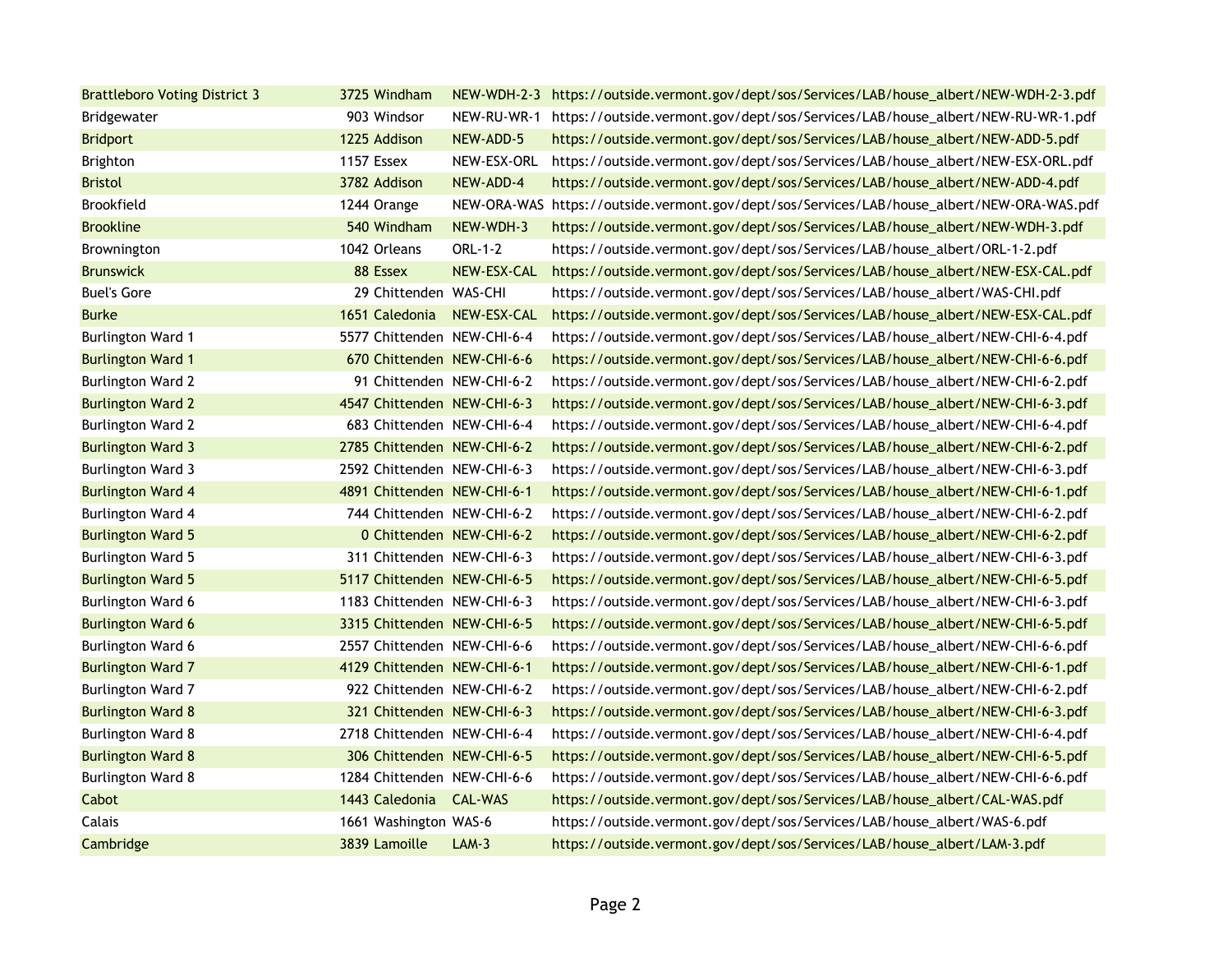| Canaan                         | 896 Essex                   |                | NEW-ESX-ORL https://outside.vermont.gov/dept/sos/Services/LAB/house_albert/NEW-ESX-ORL.pdf |
|--------------------------------|-----------------------------|----------------|--------------------------------------------------------------------------------------------|
| Castleton                      | 4458 Rutland                | <b>RUT-3-1</b> | https://outside.vermont.gov/dept/sos/Services/LAB/house_albert/RUT-3-1.pdf                 |
| Cavendish                      | 1392 Windsor                | NEW-WDR-2      | https://outside.vermont.gov/dept/sos/Services/LAB/house_albert/NEW-WDR-2.pdf               |
| Charleston                     | 1021 Orleans                | NEW-ESX-ORL    | https://outside.vermont.gov/dept/sos/Services/LAB/house_albert/NEW-ESX-ORL.pdf             |
| Charlotte                      | 3912 Chittenden NEW-CHI-4-1 |                | https://outside.vermont.gov/dept/sos/Services/LAB/house_albert/NEW-CHI-4-1.pdf             |
| Chelsea                        | 1233 Orange                 | NEW-ORA-1      | https://outside.vermont.gov/dept/sos/Services/LAB/house_albert/NEW-ORA-1.pdf               |
| Chittenden                     | 1237 Rutland                | RUT-7          | https://outside.vermont.gov/dept/sos/Services/LAB/house_albert/RUT-7.pdf                   |
| Clarendon                      | 2412 Rutland                | NEW-RUT-2      | https://outside.vermont.gov/dept/sos/Services/LAB/house_albert/NEW-RUT-1.pdf               |
| Colchester                     | 914 Chittenden NEW-CHI-8-2  |                | https://outside.vermont.gov/dept/sos/Services/LAB/house_albert/NEW-CHI-8-2.pdf             |
| Colchester                     | 7562 Chittenden NEW-CHI-9-1 |                | https://outside.vermont.gov/dept/sos/Services/LAB/house_albert/NEW-CHI-9-2.pdf             |
| Colchester                     | 9048 Chittenden NEW-CHI-9-2 |                | https://outside.vermont.gov/dept/sos/Services/LAB/house_albert/NEW-CHI-9-2.pdf             |
| Concord                        | 1141 Essex                  | NEW-CAL-ESX    | https://outside.vermont.gov/dept/sos/Services/LAB/house_albert/NEW-CAL-ESX.pdf             |
| Corinth                        | 1455 Orange                 | NEW-ORA-1      | https://outside.vermont.gov/dept/sos/Services/LAB/house_albert/NEW-ORA-1.pdf               |
| Cornwall                       | 1207 Addison                | NEW-ADD-2      | https://outside.vermont.gov/dept/sos/Services/LAB/house_albert/NEW-ADD-2.pdf               |
| Coventry                       | 1100 Orleans                | ORL-2-1        | https://outside.vermont.gov/dept/sos/Services/LAB/house_albert/ORL-2-1.pdf                 |
| Craftsbury                     | 1343 Orleans                | NEW-ORL-3      | https://outside.vermont.gov/dept/sos/Services/LAB/house_albert/NEW-ORL-3.pdf               |
| Danby                          | 1284 Rutland                | <b>BEN-RUT</b> | https://outside.vermont.gov/dept/sos/Services/LAB/house_albert/BEN-RUT.pdf                 |
| <b>Danville</b>                | 2335 Caledonia              | CAL-WAS        | https://outside.vermont.gov/dept/sos/Services/LAB/house_albert/CAL-WAS.pdf                 |
| Derby                          | 4579 Orleans                | ORL-1-1        | https://outside.vermont.gov/dept/sos/Services/LAB/house_albert/ORL-1-1.pdf                 |
| <b>Dorset</b>                  | 2133 Bennington BEN-RUT     |                | https://outside.vermont.gov/dept/sos/Services/LAB/house_albert/BEN-RUT.pdf                 |
| Dover                          | 1798 Windham                |                | NEW-WDH-BEN https://outside.vermont.gov/dept/sos/Services/LAB/house_albert/NEW-WDH-BEN.pdf |
| Dummerston                     | 1865 Windham                | NEW-WDH-4      | https://outside.vermont.gov/dept/sos/Services/LAB/house_albert/NEW-WDH-4.pdf               |
| Duxbury                        | 1413 Washington WAS-7       |                | https://outside.vermont.gov/dept/sos/Services/LAB/house_albert/WAS-7.pdf                   |
| <b>East Haven</b>              | 270 Essex                   | NEW-ESX-CAL    | https://outside.vermont.gov/dept/sos/Services/LAB/house_albert/NEW-ESX-CAL.pdf             |
| East Montpelier                | 2598 Washington WAS-5       |                | https://outside.vermont.gov/dept/sos/Services/LAB/house_albert/WAS-5.pdf                   |
| Eden                           | 1338 Lamoille               | <b>ORL-LAM</b> | https://outside.vermont.gov/dept/sos/Services/LAB/house_albert/ORL-LAM.pdf                 |
| Elmore                         | 886 Lamoille                |                | NEW-LAM-WAS https://outside.vermont.gov/dept/sos/Services/LAB/house_albert/NEW-LAM-WAS.pdf |
| Enosburgh                      | 2810 Franklin               | NEW-FRA-5      | https://outside.vermont.gov/dept/sos/Services/LAB/house_albert/NEW-FRA-5.pdf               |
| <b>Essex Voting District 1</b> | 5661 Chittenden NEW-CHI-8-1 |                | https://outside.vermont.gov/dept/sos/Services/LAB/house_albert/NEW-CHI-8-1.pdf             |
| <b>Essex Voting District 1</b> | 378 Chittenden NEW-CHI-8-2  |                | https://outside.vermont.gov/dept/sos/Services/LAB/house_albert/NEW-CHI-8-2.pdf             |
| <b>Essex Voting District 1</b> | 3363 Chittenden NEW-CHI-8-3 |                | https://outside.vermont.gov/dept/sos/Services/LAB/house_albert/NEW-CHI-8-3.pdf             |
| <b>Essex Voting District 2</b> | 2362 Chittenden NEW-CHI-8-3 |                | https://outside.vermont.gov/dept/sos/Services/LAB/house_albert/NEW-CHI-8-3.pdf             |
| <b>Essex Voting District 3</b> | 2476 Chittenden NEW-CHI-8-1 |                | https://outside.vermont.gov/dept/sos/Services/LAB/house_albert/NEW-CHI-8-1.pdf             |
| <b>Essex Voting District 3</b> | 7449 Chittenden NEW-CHI-8-2 |                | https://outside.vermont.gov/dept/sos/Services/LAB/house_albert/NEW-CHI-8-2.pdf             |
| <b>Essex Voting District 3</b> | 405 Chittenden NEW-CHI-8-3  |                | https://outside.vermont.gov/dept/sos/Services/LAB/house_albert/NEW-CHI-8-3.pdf             |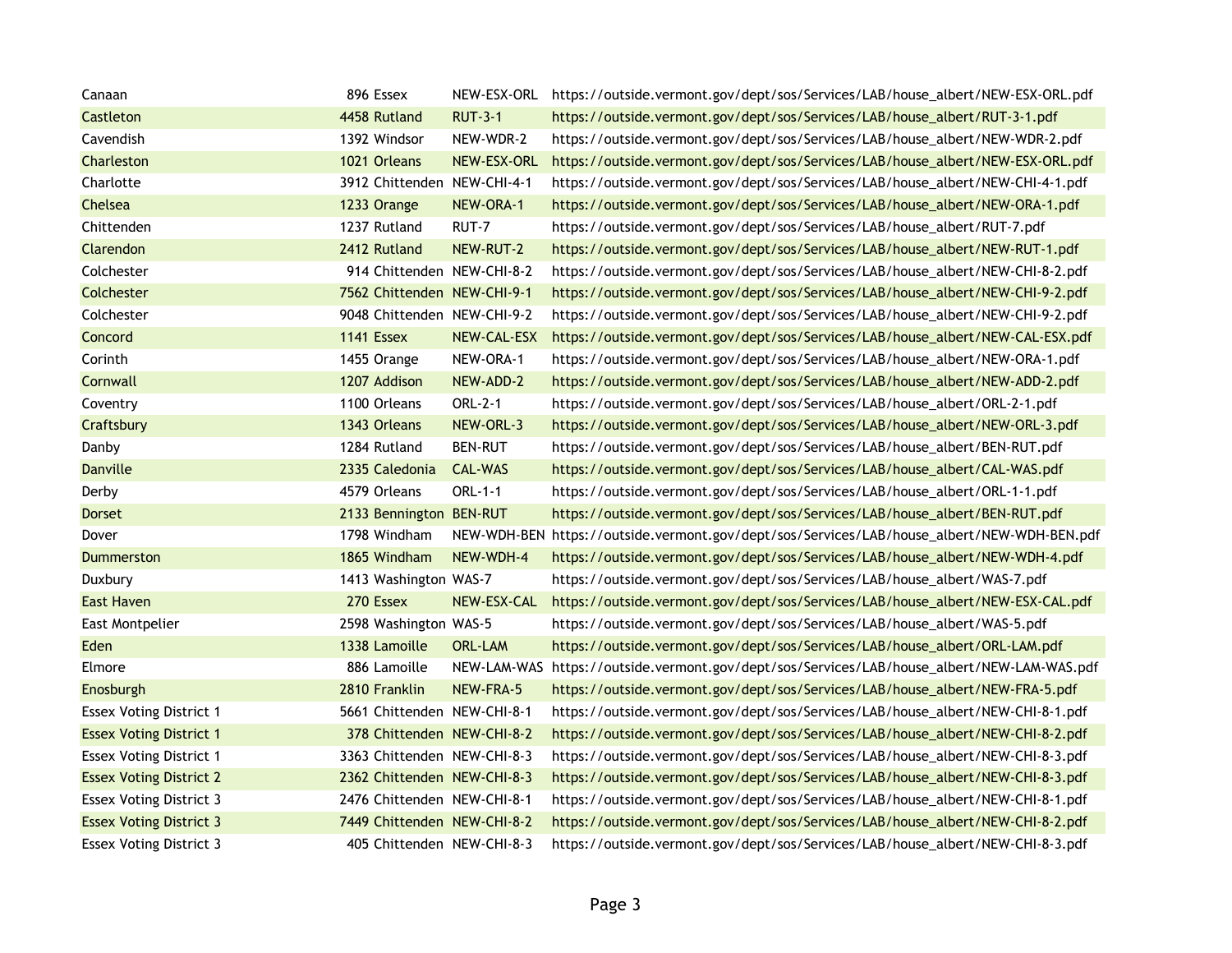| <b>Fair Haven</b>                 | 2736 Rutland                | <b>RUT-3-2</b> | https://outside.vermont.gov/dept/sos/Services/LAB/house_albert/RUT-3-2.pdf                   |
|-----------------------------------|-----------------------------|----------------|----------------------------------------------------------------------------------------------|
| Fairfax                           | 3989 Franklin               | NEW-FRA-1      | https://outside.vermont.gov/dept/sos/Services/LAB/house_albert/NEW-FRA-1.pdf                 |
| <b>Fairfax</b>                    | 1025 Franklin               | NEW-FRA-6      | https://outside.vermont.gov/dept/sos/Services/LAB/house_albert/NEW-FRA-6.pdf                 |
| Fairfield                         | 2044 Franklin               | NEW-FRA-6      | https://outside.vermont.gov/dept/sos/Services/LAB/house_albert/NEW-FRA-6.pdf                 |
| Fairlee                           | 988 Orange                  | ORA-2          | https://outside.vermont.gov/dept/sos/Services/LAB/house_albert/ORA-2.pdf                     |
| Fayston                           | 1364 Washington WAS-7       |                | https://outside.vermont.gov/dept/sos/Services/LAB/house_albert/WAS-7.pdf                     |
| Ferdinand                         | 16 Essex                    | NEW-ESX-CAL    | https://outside.vermont.gov/dept/sos/Services/LAB/house_albert/NEW-ESX-CAL.pdf               |
| Ferrisburgh                       | 2646 Addison                | NEW-ADD-3      | https://outside.vermont.gov/dept/sos/Services/LAB/house_albert/NEW-ADD-3.pdf                 |
| <b>Fletcher</b>                   | 1346 Franklin               | NEW-FRA-6      | https://outside.vermont.gov/dept/sos/Services/LAB/house_albert/NEW-FRA-6.pdf                 |
| <b>Franklin</b>                   | 1362 Franklin               | NEW-FRA-4      | https://outside.vermont.gov/dept/sos/Services/LAB/house_albert/NEW-FRA-4.pdf                 |
| Georgia                           | 4845 Franklin               | NEW-FRA-1      | https://outside.vermont.gov/dept/sos/Services/LAB/house_albert/NEW-FRA-1.pdf                 |
| Glastenbury                       | 9 Bennington NEW-BEN-3      |                | https://outside.vermont.gov/dept/sos/Services/LAB/house_albert/NEW-BEN-3.pdf                 |
| Glover                            | 1114 Orleans                | NEW-ORL-3      | https://outside.vermont.gov/dept/sos/Services/LAB/house_albert/NEW-ORL-3.pdf                 |
| Goshen                            | 172 Addison                 | NEW-ADD-2      | https://outside.vermont.gov/dept/sos/Services/LAB/house_albert/NEW-ADD-2.pdf                 |
| Grafton                           | 645 Windham                 |                | NEW-WDR-WDH https://outside.vermont.gov/dept/sos/Services/LAB/house_albert/NEW-WDR-WDH.pdf   |
| Granby                            | 81 Essex                    | NEW-ESX-CAL    | https://outside.vermont.gov/dept/sos/Services/LAB/house_albert/NEW-ESX-CAL.pdf               |
| <b>Grand Isle</b>                 | 2086 Grand Isle             | NEW-GI         | https://outside.vermont.gov/dept/sos/Services/LAB/house_albert/NEW-GI.pdf                    |
| Granville                         | 301 Addison                 |                | NEW-WR-AD-RU https://outside.vermont.gov/dept/sos/Services/LAB/house_albert/NEW-WR-AD-RU.pdf |
| Greensboro                        | 811 Orleans                 | NEW-ORL-3      | https://outside.vermont.gov/dept/sos/Services/LAB/house_albert/NEW-ORL-3.pdf                 |
| Groton                            | 984 Caledonia               | ORA-CAL        | https://outside.vermont.gov/dept/sos/Services/LAB/house_albert/ORA-CAL.pdf                   |
| Guildhall                         | 262 Essex                   | NEW-ESX-CAL    | https://outside.vermont.gov/dept/sos/Services/LAB/house_albert/NEW-ESX-CAL.pdf               |
| Guilford                          | 2120 Windham                | WDH-1          | https://outside.vermont.gov/dept/sos/Services/LAB/house_albert/WDH-1.pdf                     |
| <b>Halifax</b>                    | 771 Windham                 | NEW-WDH-6      | https://outside.vermont.gov/dept/sos/Services/LAB/house_albert/NEW-WDH-6.pdf                 |
| Hancock                           | 359 Addison                 |                | NEW-WR-AD-RU https://outside.vermont.gov/dept/sos/Services/LAB/house_albert/NEW-WR-AD-RU.pdf |
| <b>Hardwick</b>                   | 2920 Caledonia              | $CAL-2$        | https://outside.vermont.gov/dept/sos/Services/LAB/house_albert/CAL-2.pdf                     |
| Hartford Voting District 1        | 2516 Windsor                | <b>WDR-4-1</b> | https://outside.vermont.gov/dept/sos/Services/LAB/house_albert/WDR-4-1.pdf                   |
| <b>Hartford Voting District 2</b> | 8170 Windsor                | <b>WDR-4-2</b> | https://outside.vermont.gov/dept/sos/Services/LAB/house_albert/WDR-4-2.pdf                   |
| Hartland                          | 3446 Windsor                | WDR-1          | https://outside.vermont.gov/dept/sos/Services/LAB/house_albert/WDR-1.pdf                     |
| <b>Highgate</b>                   | 3472 Franklin               | NEW-FRA-4      | https://outside.vermont.gov/dept/sos/Services/LAB/house_albert/NEW-FRA-4.pdf                 |
| Hinesburg                         | 208 Chittenden NEW-CHI-4-1  |                | https://outside.vermont.gov/dept/sos/Services/LAB/house_albert/NEW-CHI-4-1.pdf               |
| Hinesburg                         | 4490 Chittenden NEW-CHI-4-2 |                | https://outside.vermont.gov/dept/sos/Services/LAB/house_albert/NEW-CHI-4-2.pdf               |
| Holland                           | 632 Orleans                 | NEW-ESX-ORL    | https://outside.vermont.gov/dept/sos/Services/LAB/house_albert/NEW-ESX-ORL.pdf               |
| Hubbardton                        | 735 Rutland                 |                | NEW-ADD-RUT https://outside.vermont.gov/dept/sos/Services/LAB/house_albert/NEW-ADD-RUT.pdf   |
| Huntington                        | 1934 Chittenden WAS-CHI     |                | https://outside.vermont.gov/dept/sos/Services/LAB/house_albert/WAS-CHI.pdf                   |
| <b>Hyde Park</b>                  | 3020 Lamoille               | $LAM-2$        | https://outside.vermont.gov/dept/sos/Services/LAB/house_albert/LAM-2.pdf                     |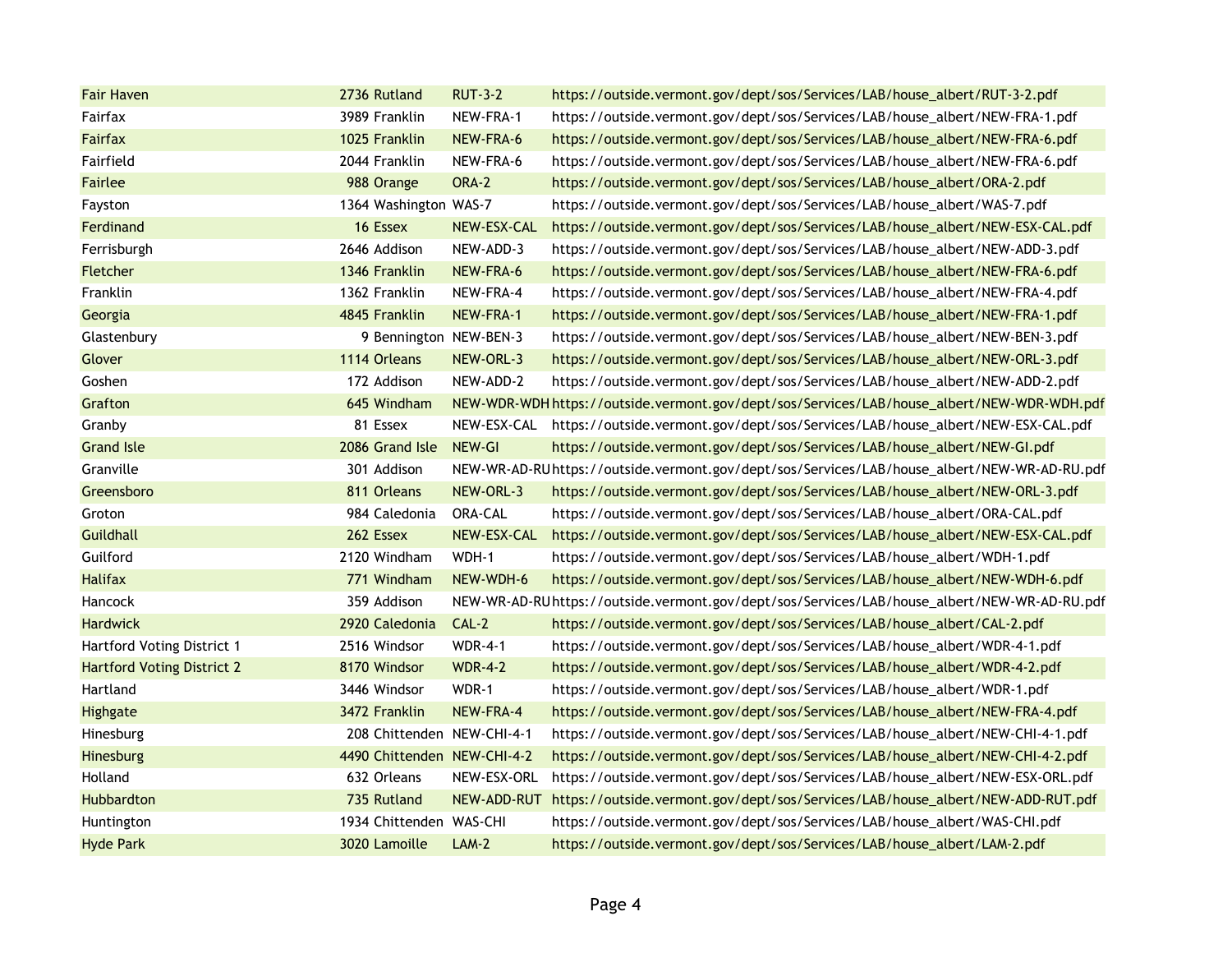| Ira                | 368 Rutland                 | NEW-RUT-1      | https://outside.vermont.gov/dept/sos/Services/LAB/house_albert/NEW-RUT-1.pdf               |
|--------------------|-----------------------------|----------------|--------------------------------------------------------------------------------------------|
| <b>Irasburg</b>    | 1233 Orleans                | <b>ORL-2-1</b> | https://outside.vermont.gov/dept/sos/Services/LAB/house_albert/ORL-2-1.pdf                 |
| Isle La Motte      | 488 Grand Isle              | <b>GI-FRA</b>  | https://outside.vermont.gov/dept/sos/Services/LAB/house_albert/GI-FRA.pdf                  |
| Jamaica            | 1005 Windham                |                | NEW-WDH-WDR https://outside.vermont.gov/dept/sos/Services/LAB/house_albert/NEW-WDH-WDR.pdf |
| Jay                | 551 Orleans                 | ORL-LAM        | https://outside.vermont.gov/dept/sos/Services/LAB/house_albert/ORL-LAM.pdf                 |
| Jericho            | 5104 Chittenden CHI-3       |                | https://outside.vermont.gov/dept/sos/Services/LAB/house_albert/CHI-3.pdf                   |
| Johnson            | 3491 Lamoille               | $LAM-2$        | https://outside.vermont.gov/dept/sos/Services/LAB/house_albert/LAM-2.pdf                   |
| <b>Killington</b>  | 1407 Rutland                |                | NEW-RU-WR-1 https://outside.vermont.gov/dept/sos/Services/LAB/house_albert/NEW-RU-WR-1.pdf |
| Kirby              | 575 Caledonia               |                | NEW-CAL-ESX https://outside.vermont.gov/dept/sos/Services/LAB/house_albert/NEW-CAL-ESX.pdf |
| Landgrove          | 177 Bennington BEN-RUT      |                | https://outside.vermont.gov/dept/sos/Services/LAB/house_albert/BEN-RUT.pdf                 |
| Leicester          | 990 Addison                 | NEW-ADD-2      | https://outside.vermont.gov/dept/sos/Services/LAB/house_albert/NEW-ADD-2.pdf               |
| Lemington          | 87 Essex                    | NEW-ESX-ORL    | https://outside.vermont.gov/dept/sos/Services/LAB/house_albert/NEW-ESX-ORL.pdf             |
| Lewis              | 2 Essex                     | NEW-ESX-ORL    | https://outside.vermont.gov/dept/sos/Services/LAB/house_albert/NEW-ESX-ORL.pdf             |
| Lincoln            | 1323 Addison                | NEW-ADD-4      | https://outside.vermont.gov/dept/sos/Services/LAB/house_albert/NEW-ADD-4.pdf               |
| Londonderry        | 1919 Windham                |                | NEW-WDH-WDR https://outside.vermont.gov/dept/sos/Services/LAB/house_albert/NEW-WDH-WDR.pdf |
| Lowell             | 887 Orleans                 | <b>ORL-LAM</b> | https://outside.vermont.gov/dept/sos/Services/LAB/house_albert/ORL-LAM.pdf                 |
| Ludlow             | 2177 Windsor                |                | NEW-RU-WR-2 https://outside.vermont.gov/dept/sos/Services/LAB/house_albert/NEW-RU-WR-2.pdf |
| Lunenburg          | 1246 Essex                  | NEW-ESX-CAL    | https://outside.vermont.gov/dept/sos/Services/LAB/house_albert/NEW-ESX-CAL.pdf             |
| Lyndon             | 5491 Caledonia              | NEW-CAL-3      | https://outside.vermont.gov/dept/sos/Services/LAB/house_albert/NEW-CAL-3.pdf               |
| Maidstone          | 211 Essex                   | NEW-ESX-CAL    | https://outside.vermont.gov/dept/sos/Services/LAB/house_albert/NEW-ESX-CAL.pdf             |
| Manchester         | 4484 Bennington NEW-BEN-4   |                | https://outside.vermont.gov/dept/sos/Services/LAB/house_albert/NEW-BEN-4.pdf               |
| Marlboro           | 1622 Windham                | NEW-WDH-5      | https://outside.vermont.gov/dept/sos/Services/LAB/house_albert/NEW-WDH-5.pdf               |
| Marlboro           | 100 Windham                 | NEW-WDH-6      | https://outside.vermont.gov/dept/sos/Services/LAB/house_albert/NEW-WDH-6.pdf               |
| Marshfield         | 1583 Washington WAS-6       |                | https://outside.vermont.gov/dept/sos/Services/LAB/house_albert/WAS-6.pdf                   |
| Mendon             | 1028 Rutland                | NEW-RU-WR-1    | https://outside.vermont.gov/dept/sos/Services/LAB/house_albert/NEW-RU-WR-1.pdf             |
| Mendon             | 121 Rutland                 | NEW-RUT-4      | https://outside.vermont.gov/dept/sos/Services/LAB/house_albert/NEW-RUT-4.pdf               |
| Middlebury         | 9152 Addison                | ADD-1          | https://outside.vermont.gov/dept/sos/Services/LAB/house_albert/ADD-1.pdf                   |
| <b>Middlesex</b>   | 1779 Washington WAS-5       |                | https://outside.vermont.gov/dept/sos/Services/LAB/house_albert/WAS-5.pdf                   |
| Middletown Springs | 794 Rutland                 |                | NEW-RUT-BEN https://outside.vermont.gov/dept/sos/Services/LAB/house_albert/NEW-RUT-BEN.pdf |
| Milton             | 9177 Chittenden NEW-CHI-10  |                | https://outside.vermont.gov/dept/sos/Services/LAB/house_albert/NEW-CHI-10.pdf              |
| Milton             | 352 Chittenden NEW-CHI-8-3  |                | https://outside.vermont.gov/dept/sos/Services/LAB/house_albert/NEW-CHI-8-3.pdf             |
| Milton             | 1194 Chittenden NEW-CHI-9-1 |                | https://outside.vermont.gov/dept/sos/Services/LAB/house_albert/NEW-CHI-9-2.pdf             |
| Monkton            | 801 Addison                 | NEW-ADD-3      | https://outside.vermont.gov/dept/sos/Services/LAB/house_albert/NEW-ADD-3.pdf               |
| Monkton            | 1278 Addison                | NEW-ADD-4      | https://outside.vermont.gov/dept/sos/Services/LAB/house_albert/NEW-ADD-4.pdf               |
| Montgomery         | 1184 Franklin               | NEW-FRA-5      | https://outside.vermont.gov/dept/sos/Services/LAB/house_albert/NEW-FRA-5.pdf               |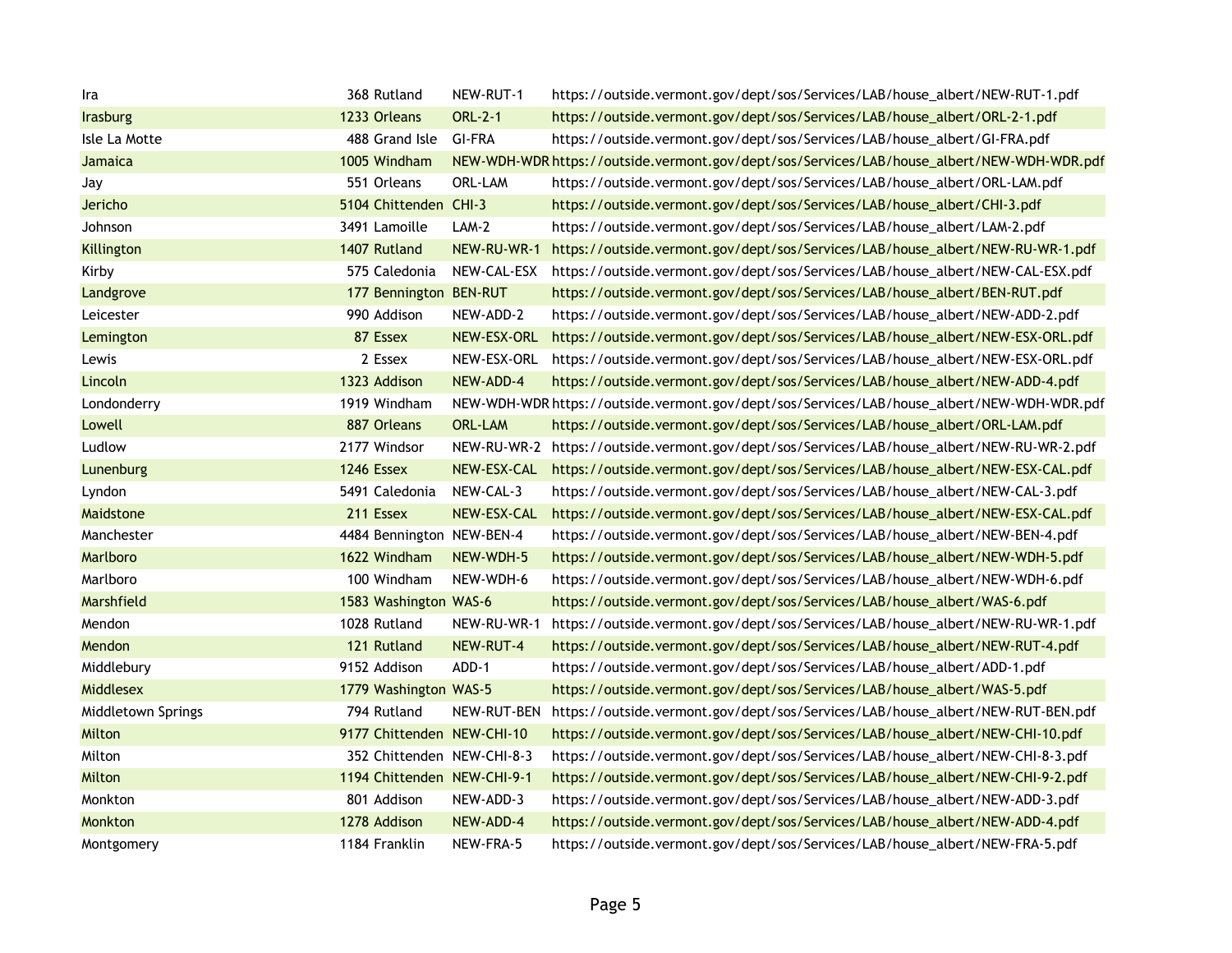| Montpelier         | 8074 Washington WAS-4      |                | https://outside.vermont.gov/dept/sos/Services/LAB/house_albert/WAS-4.pdf                     |
|--------------------|----------------------------|----------------|----------------------------------------------------------------------------------------------|
| Moretown           | 1753 Washington WAS-7      |                | https://outside.vermont.gov/dept/sos/Services/LAB/house_albert/WAS-7.pdf                     |
| Morgan             | 638 Orleans                | NEW-ESX-ORL    | https://outside.vermont.gov/dept/sos/Services/LAB/house_albert/NEW-ESX-ORL.pdf               |
| Morristown         | 5434 Lamoille              |                | NEW-LAM-WAS https://outside.vermont.gov/dept/sos/Services/LAB/house_albert/NEW-LAM-WAS.pdf   |
| <b>Mount Holly</b> | 1185 Rutland               |                | NEW-RU-WR-2 https://outside.vermont.gov/dept/sos/Services/LAB/house_albert/NEW-RU-WR-2.pdf   |
| Mount Holly        | 200 Rutland                | NEW-RUT-2      | https://outside.vermont.gov/dept/sos/Services/LAB/house_albert/NEW-RUT-2.pdf                 |
| <b>Mount Tabor</b> | 210 Rutland                | <b>BEN-RUT</b> | https://outside.vermont.gov/dept/sos/Services/LAB/house_albert/BEN-RUT.pdf                   |
| New Haven          | 1683 Addison               | NEW-ADD-5      | https://outside.vermont.gov/dept/sos/Services/LAB/house_albert/NEW-ADD-5.pdf                 |
| <b>Newark</b>      | 584 Caledonia              | NEW-CAL-3      | https://outside.vermont.gov/dept/sos/Services/LAB/house_albert/NEW-CAL-3.pdf                 |
| Newbury            | 2293 Orange                | <b>ORA-CAL</b> | https://outside.vermont.gov/dept/sos/Services/LAB/house_albert/ORA-CAL.pdf                   |
| Newfane            | 1645 Windham               | NEW-WDH-5      | https://outside.vermont.gov/dept/sos/Services/LAB/house_albert/NEW-WDH-5.pdf                 |
| Newport            | 1526 Orleans               | ORL-2-1        | https://outside.vermont.gov/dept/sos/Services/LAB/house_albert/ORL-2-1.pdf                   |
| <b>Newport</b>     | 4455 Orleans               | <b>ORL-2-2</b> | https://outside.vermont.gov/dept/sos/Services/LAB/house_albert/ORL-2-2.pdf                   |
| North Hero         | 427 Grand Isle GI-FRA      |                | https://outside.vermont.gov/dept/sos/Services/LAB/house_albert/GI-FRA.pdf                    |
| <b>North Hero</b>  | 512 Grand Isle NEW-GI      |                | https://outside.vermont.gov/dept/sos/Services/LAB/house_albert/NEW-GI.pdf                    |
| Northfield         | 5918 Washington WAS-1      |                | https://outside.vermont.gov/dept/sos/Services/LAB/house_albert/WAS-1.pdf                     |
| <b>Norton</b>      | 153 Essex                  | NEW-ESX-ORL    | https://outside.vermont.gov/dept/sos/Services/LAB/house_albert/NEW-ESX-ORL.pdf               |
| Norwich            | 3612 Windsor               | WDR-ORA-2      | https://outside.vermont.gov/dept/sos/Services/LAB/house_albert/WDR-ORA-2.pdf                 |
| Orange             | 1048 Orange                | <b>WAS-ORA</b> | https://outside.vermont.gov/dept/sos/Services/LAB/house_albert/WAS-ORA.pdf                   |
| Orwell             | 1239 Addison               |                | NEW-ADD-RUT https://outside.vermont.gov/dept/sos/Services/LAB/house_albert/NEW-ADD-RUT.pdf   |
| Panton             | 646 Addison                | NEW-ADD-3      | https://outside.vermont.gov/dept/sos/Services/LAB/house_albert/NEW-ADD-3.pdf                 |
| Pawlet             | 1424 Rutland               |                | NEW-RUT-BEN https://outside.vermont.gov/dept/sos/Services/LAB/house_albert/NEW-RUT-BEN.pdf   |
| Peacham            | 715 Caledonia              | <b>CAL-WAS</b> | https://outside.vermont.gov/dept/sos/Services/LAB/house_albert/CAL-WAS.pdf                   |
| Peru               | 531 Bennington BEN-RUT     |                | https://outside.vermont.gov/dept/sos/Services/LAB/house_albert/BEN-RUT.pdf                   |
| Pittsfield         | 504 Rutland                |                | NEW-WR-AD-RU https://outside.vermont.gov/dept/sos/Services/LAB/house_albert/NEW-WR-AD-RU.pdf |
| Pittsford          | 2862 Rutland               | RUT-7          | https://outside.vermont.gov/dept/sos/Services/LAB/house_albert/RUT-7.pdf                     |
| Plainfield         | 1236 Washington WAS-6      |                | https://outside.vermont.gov/dept/sos/Services/LAB/house_albert/WAS-6.pdf                     |
| Plymouth           | 641 Windsor                | WDR-5          | https://outside.vermont.gov/dept/sos/Services/LAB/house_albert/WDR-5.pdf                     |
| Pomfret            | 916 Windsor                | <b>WDR-4-1</b> | https://outside.vermont.gov/dept/sos/Services/LAB/house_albert/WDR-4-1.pdf                   |
| Poultney           | 3020 Rutland               | NEW-RUT-1      | https://outside.vermont.gov/dept/sos/Services/LAB/house_albert/NEW-RUT-1.pdf                 |
| Pownal             | 2681 Bennington NEW-BEN-1  |                | https://outside.vermont.gov/dept/sos/Services/LAB/house_albert/NEW-BEN-1.pdf                 |
| Pownal             | 577 Bennington NEW-BEN-2-2 |                | https://outside.vermont.gov/dept/sos/Services/LAB/house_albert/NEW-BEN-2-2.pdf               |
| Proctor            | 1763 Rutland               | NEW-RUT-2      | https://outside.vermont.gov/dept/sos/Services/LAB/house_albert/NEW-RUT-2.pdf                 |
| Putney             | 2617 Windham               | NEW-WDH-4      | https://outside.vermont.gov/dept/sos/Services/LAB/house_albert/NEW-WDH-4.pdf                 |
| Randolph           | 4774 Orange                |                | NEW-ORA-WAS https://outside.vermont.gov/dept/sos/Services/LAB/house_albert/NEW-ORA-WAS.pdf   |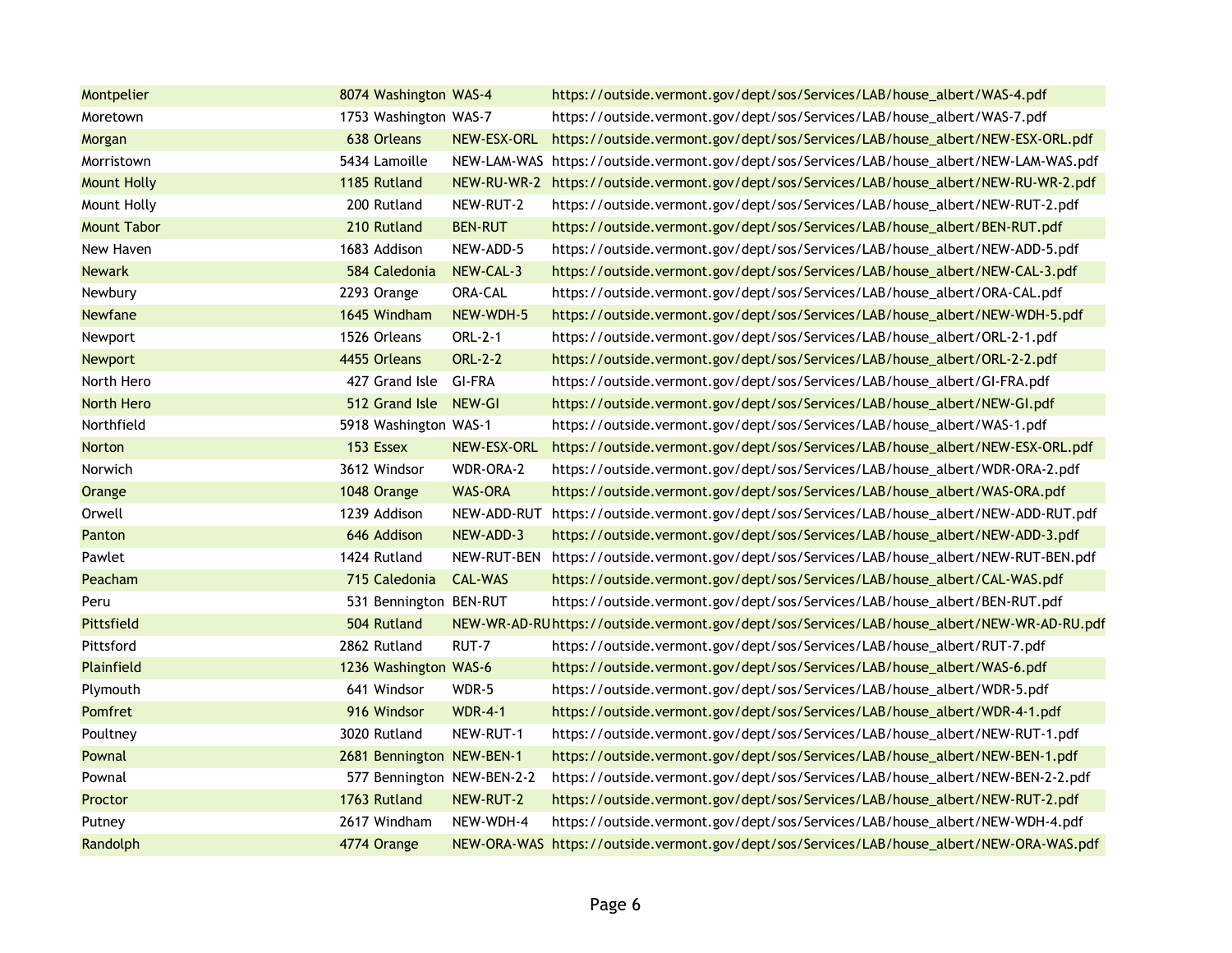| Reading                            | 687 Windsor                 | WDR-5            | https://outside.vermont.gov/dept/sos/Services/LAB/house_albert/WDR-5.pdf                                  |
|------------------------------------|-----------------------------|------------------|-----------------------------------------------------------------------------------------------------------|
| Readsboro                          | 702 Bennington NEW-BEN-1    |                  | https://outside.vermont.gov/dept/sos/Services/LAB/house_albert/NEW-BEN-1.pdf                              |
| Richford                           | 2346 Franklin               | NEW-FRA-5        | https://outside.vermont.gov/dept/sos/Services/LAB/house_albert/NEW-FRA-5.pdf                              |
| Richmond                           | 1443 Washington CHI-1       |                  | https://outside.vermont.gov/dept/sos/Services/LAB/house_albert/CHI-1.pdf                                  |
| Ripton                             | 739 Addison                 | NEW-ADD-2        | https://outside.vermont.gov/dept/sos/Services/LAB/house_albert/NEW-ADD-2.pdf                              |
| Rochester                          | 1099 Windsor                |                  | NEW-WR-AD-RU https://outside.vermont.gov/dept/sos/Services/LAB/house_albert/NEW-WR-AD-RU.pdf              |
| Rockingham                         | 4832 Windham                | NEW-WDH-3        | https://outside.vermont.gov/dept/sos/Services/LAB/house_albert/NEW-WDH-3.pdf                              |
| <b>Roxbury</b>                     |                             |                  | 678 Washington NEW-ORA-WAS https://outside.vermont.gov/dept/sos/Services/LAB/house_albert/NEW-ORA-WAS.pdf |
| Royalton                           | 2750 Windsor                | WDR-ORA-1        | https://outside.vermont.gov/dept/sos/Services/LAB/house_albert/WDR-ORA-1.pdf                              |
| Rupert                             | 698 Bennington NEW-RUT-BEN  |                  | https://outside.vermont.gov/dept/sos/Services/LAB/house_albert/NEW-RUT-BEN.pdf                            |
| Rutland City Ward 1                | 3960 Rutland                | NEW-RUT-5-1      | https://outside.vermont.gov/dept/sos/Services/LAB/house_albert/NEW-RUT-5-1.pdf                            |
| <b>Rutland City Ward 1</b>         | 34 Rutland                  | NEW-RUT-5-2      | https://outside.vermont.gov/dept/sos/Services/LAB/house_albert/NEW-RUT-5-2.pdf                            |
| Rutland City Ward 1                | 114 Rutland                 | NEW-RUT-5-4      | https://outside.vermont.gov/dept/sos/Services/LAB/house_albert/NEW-RUT-5-4.pdf                            |
| <b>Rutland City Ward 2</b>         | 3936 Rutland                | NEW-RUT-5-2      | https://outside.vermont.gov/dept/sos/Services/LAB/house_albert/NEW-RUT-5-2.pdf                            |
| <b>Rutland City Ward 3</b>         | 3879 Rutland                | NEW-RUT-5-3      | https://outside.vermont.gov/dept/sos/Services/LAB/house_albert/NEW-RUT-5-3.pdf                            |
| <b>Rutland City Ward 3</b>         | 105 Rutland                 | NEW-RUT-5-4      | https://outside.vermont.gov/dept/sos/Services/LAB/house_albert/NEW-RUT-5-4.pdf                            |
| <b>Rutland City Ward 4</b>         | 109 Rutland                 | NEW-RUT-5-3      | https://outside.vermont.gov/dept/sos/Services/LAB/house_albert/NEW-RUT-5-3.pdf                            |
| <b>Rutland City Ward 4</b>         | 3670 Rutland                | NEW-RUT-5-4      | https://outside.vermont.gov/dept/sos/Services/LAB/house_albert/NEW-RUT-5-4.pdf                            |
| <b>Rutland Town</b>                | 3853 Rutland                | NEW-RUT-4        | https://outside.vermont.gov/dept/sos/Services/LAB/house_albert/NEW-RUT-4.pdf                              |
| <b>Rutland Town</b>                | 71 Rutland                  | NEW-RUT-5-4      | https://outside.vermont.gov/dept/sos/Services/LAB/house_albert/NEW-RUT-5-4.pdf                            |
| Ryegate                            | 1165 Caledonia              | CAL-1            | https://outside.vermont.gov/dept/sos/Services/LAB/house_albert/CAL-1.pdf                                  |
| Salisbury                          | 1221 Addison                | NEW-ADD-2        | https://outside.vermont.gov/dept/sos/Services/LAB/house_albert/NEW-ADD-2.pdf                              |
| Sandgate                           | 387 Bennington NEW-BEN-4    |                  | https://outside.vermont.gov/dept/sos/Services/LAB/house_albert/NEW-BEN-4.pdf                              |
| Searsburg                          | 126 Bennington NEW-BEN-2-1  |                  | https://outside.vermont.gov/dept/sos/Services/LAB/house_albert/NEW-BEN-2-1.pdf                            |
| Shaftsbury                         | 3598 Bennington NEW-BEN-3   |                  | https://outside.vermont.gov/dept/sos/Services/LAB/house_albert/NEW-BEN-3.pdf                              |
| <b>Sharon</b>                      | 1560 Windsor                | <b>WDR-ORA-2</b> | https://outside.vermont.gov/dept/sos/Services/LAB/house_albert/WDR-ORA-2.pdf                              |
| Sheffield                          | 682 Caledonia               | NEW-CAL-3        | https://outside.vermont.gov/dept/sos/Services/LAB/house_albert/NEW-CAL-3.pdf                              |
| Shelburne                          | 4261 Chittenden CHI-5-1     |                  | https://outside.vermont.gov/dept/sos/Services/LAB/house_albert/CHI-5-1.pdf                                |
| Shelburne                          | 3456 Chittenden CHI-5-2     |                  | https://outside.vermont.gov/dept/sos/Services/LAB/house_albert/CHI-5-2.pdf                                |
| Sheldon                            | 2163 Franklin               | NEW-FRA-4        | https://outside.vermont.gov/dept/sos/Services/LAB/house_albert/NEW-FRA-4.pdf                              |
| Shoreham                           | 1260 Addison                |                  | NEW-ADD-RUT https://outside.vermont.gov/dept/sos/Services/LAB/house_albert/NEW-ADD-RUT.pdf                |
| Shrewsbury                         | 1096 Rutland                |                  | NEW-RU-WR-2 https://outside.vermont.gov/dept/sos/Services/LAB/house_albert/NEW-RU-WR-2.pdf                |
| Somerset                           | 6 Windham                   |                  | NEW-WDH-BEN https://outside.vermont.gov/dept/sos/Services/LAB/house_albert/NEW-WDH-BEN.pdf                |
| South Burlington Voting District 1 | 92 Chittenden CHI-7-5       |                  | https://outside.vermont.gov/dept/sos/Services/LAB/house_albert/CHI-7-5.pdf                                |
| South Burlington Voting District 1 | 4535 Chittenden NEW-CHI-7-1 |                  | https://outside.vermont.gov/dept/sos/Services/LAB/house_albert/NEW-CHI-7-1.pdf                            |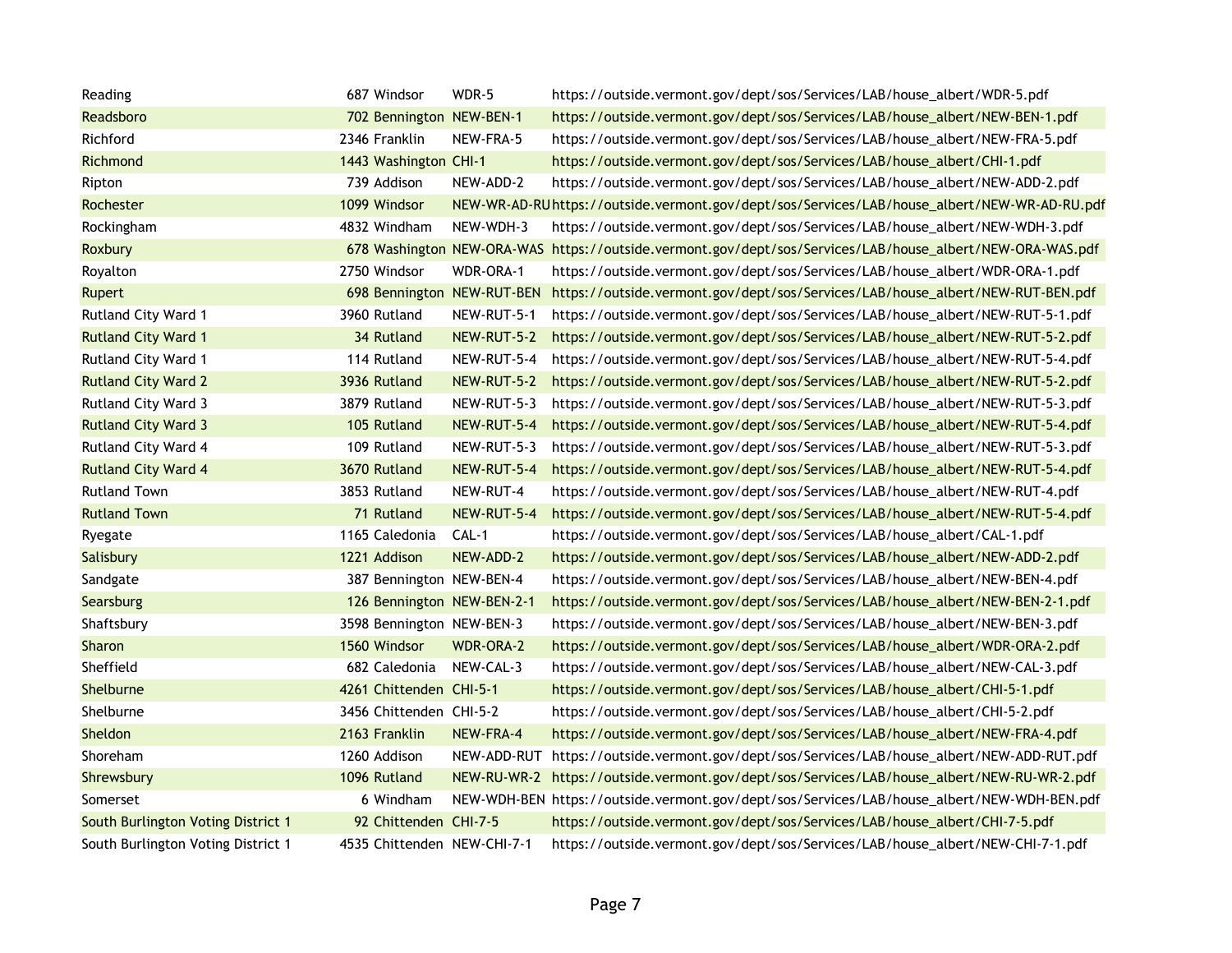| South Burlington Voting District 2 | 2927 Chittenden CHI-7-5     |                | https://outside.vermont.gov/dept/sos/Services/LAB/house_albert/CHI-7-5.pdf                 |
|------------------------------------|-----------------------------|----------------|--------------------------------------------------------------------------------------------|
| South Burlington Voting District 2 | 0 Chittenden NEW-CHI-7-1    |                | https://outside.vermont.gov/dept/sos/Services/LAB/house_albert/NEW-CHI-7-1.pdf             |
| South Burlington Voting District 2 | 2540 Chittenden NEW-CHI-7-2 |                | https://outside.vermont.gov/dept/sos/Services/LAB/house_albert/NEW-CHI-7-2.pdf             |
| South Burlington Voting District 3 | 1235 Chittenden NEW-CHI-7-2 |                | https://outside.vermont.gov/dept/sos/Services/LAB/house_albert/NEW-CHI-7-2.pdf             |
| South Burlington Voting District 3 | 4216 Chittenden NEW-CHI-7-3 |                | https://outside.vermont.gov/dept/sos/Services/LAB/house_albert/NEW-CHI-7-3.pdf             |
| South Burlington Voting District 3 | 121 Chittenden NEW-CHI-7-4  |                | https://outside.vermont.gov/dept/sos/Services/LAB/house_albert/NEW-CHI-7-4.pdf             |
| South Burlington Voting District 4 | 390 Chittenden NEW-CHI-7-2  |                | https://outside.vermont.gov/dept/sos/Services/LAB/house_albert/NEW-CHI-7-2.pdf             |
| South Burlington Voting District 4 | 4236 Chittenden NEW-CHI-7-4 |                | https://outside.vermont.gov/dept/sos/Services/LAB/house_albert/NEW-CHI-7-4.pdf             |
| South Hero                         | 1674 Grand Isle NEW-GI      |                | https://outside.vermont.gov/dept/sos/Services/LAB/house_albert/NEW-GI.pdf                  |
| Springfield                        | 9062 Windsor                | NEW-WDR-3      | https://outside.vermont.gov/dept/sos/Services/LAB/house_albert/NEW-WDR-3.pdf               |
| St. Albans                         | 9130 Franklin               | <b>FRA-3-1</b> | https://outside.vermont.gov/dept/sos/Services/LAB/house_albert/FRA-3-1.pdf                 |
| St. Albans Town                    | 4486 Franklin               | NEW-FRA-3-2    | https://outside.vermont.gov/dept/sos/Services/LAB/house_albert/NEW-FRA-3-2.pdf             |
| St. Albans Town                    | 249 Franklin                | NEW-FRA-4      | https://outside.vermont.gov/dept/sos/Services/LAB/house_albert/NEW-FRA-4.pdf               |
| St. George                         | 794 Chittenden CHI-5-2      |                | https://outside.vermont.gov/dept/sos/Services/LAB/house_albert/CHI-5-2.pdf                 |
| St. Johnsbury                      | 7364 Caledonia              | NEW-CAL-ESX    | https://outside.vermont.gov/dept/sos/Services/LAB/house_albert/NEW-CAL-ESX.pdf             |
| Stamford                           | 861 Bennington NEW-BEN-1    |                | https://outside.vermont.gov/dept/sos/Services/LAB/house_albert/NEW-BEN-1.pdf               |
| <b>Stannard</b>                    | 208 Caledonia CAL-2         |                | https://outside.vermont.gov/dept/sos/Services/LAB/house_albert/CAL-2.pdf                   |
| Starksboro                         | 1756 Addison                | NEW-ADD-4      | https://outside.vermont.gov/dept/sos/Services/LAB/house_albert/NEW-ADD-4.pdf               |
| Stockbridge                        | 718 Windsor                 | NEW-RU-WR-1    | https://outside.vermont.gov/dept/sos/Services/LAB/house_albert/NEW-RU-WR-1.pdf             |
| Stowe                              | 4429 Lamoille               | NEW-LAM-1      | https://outside.vermont.gov/dept/sos/Services/LAB/house_albert/NEW-LAM-1.pdf               |
| <b>Stowe</b>                       | 794 Lamoille                |                | NEW-LAM-WAS https://outside.vermont.gov/dept/sos/Services/LAB/house_albert/NEW-LAM-WAS.pdf |
| Strafford                          | 1094 Orange                 | WDR-ORA-2      | https://outside.vermont.gov/dept/sos/Services/LAB/house_albert/WDR-ORA-2.pdf               |
| <b>Stratton</b>                    | 440 Windham                 |                | NEW-WDH-BEN https://outside.vermont.gov/dept/sos/Services/LAB/house_albert/NEW-WDH-BEN.pdf |
| Sudbury                            | 545 Rutland                 |                | NEW-ADD-RUT https://outside.vermont.gov/dept/sos/Services/LAB/house_albert/NEW-ADD-RUT.pdf |
| Sunderland                         | 379 Bennington NEW-BEN-3    |                | https://outside.vermont.gov/dept/sos/Services/LAB/house_albert/NEW-BEN-3.pdf               |
| Sunderland                         | 677 Bennington NEW-BEN-4    |                | https://outside.vermont.gov/dept/sos/Services/LAB/house_albert/NEW-BEN-4.pdf               |
| Sutton                             | 913 Caledonia               | NEW-CAL-3      | https://outside.vermont.gov/dept/sos/Services/LAB/house_albert/NEW-CAL-3.pdf               |
| Swanton                            | 5886 Franklin               | <b>GI-FRA</b>  | https://outside.vermont.gov/dept/sos/Services/LAB/house_albert/GI-FRA.pdf                  |
| Swanton                            | 815 Franklin                | NEW-FRA-4      | https://outside.vermont.gov/dept/sos/Services/LAB/house_albert/NEW-FRA-4.pdf               |
| Thetford                           | 2775 Orange                 | WDR-ORA-2      | https://outside.vermont.gov/dept/sos/Services/LAB/house_albert/WDR-ORA-2.pdf               |
| Tinmouth                           | 553 Rutland                 | NEW-RUT-BEN    | https://outside.vermont.gov/dept/sos/Services/LAB/house_albert/NEW-RUT-BEN.pdf             |
| Topsham                            | 1199 Orange                 | ORA-CAL        | https://outside.vermont.gov/dept/sos/Services/LAB/house_albert/ORA-CAL.pdf                 |
| Townshend                          | 1291 Windham                | NEW-WDH-5      | https://outside.vermont.gov/dept/sos/Services/LAB/house_albert/NEW-WDH-5.pdf               |
| Troy                               | 439 Orleans                 | ORL-2-1        | https://outside.vermont.gov/dept/sos/Services/LAB/house_albert/ORL-2-1.pdf                 |
| <b>Troy</b>                        | 1283 Orleans                | <b>ORL-LAM</b> | https://outside.vermont.gov/dept/sos/Services/LAB/house_albert/ORL-LAM.pdf                 |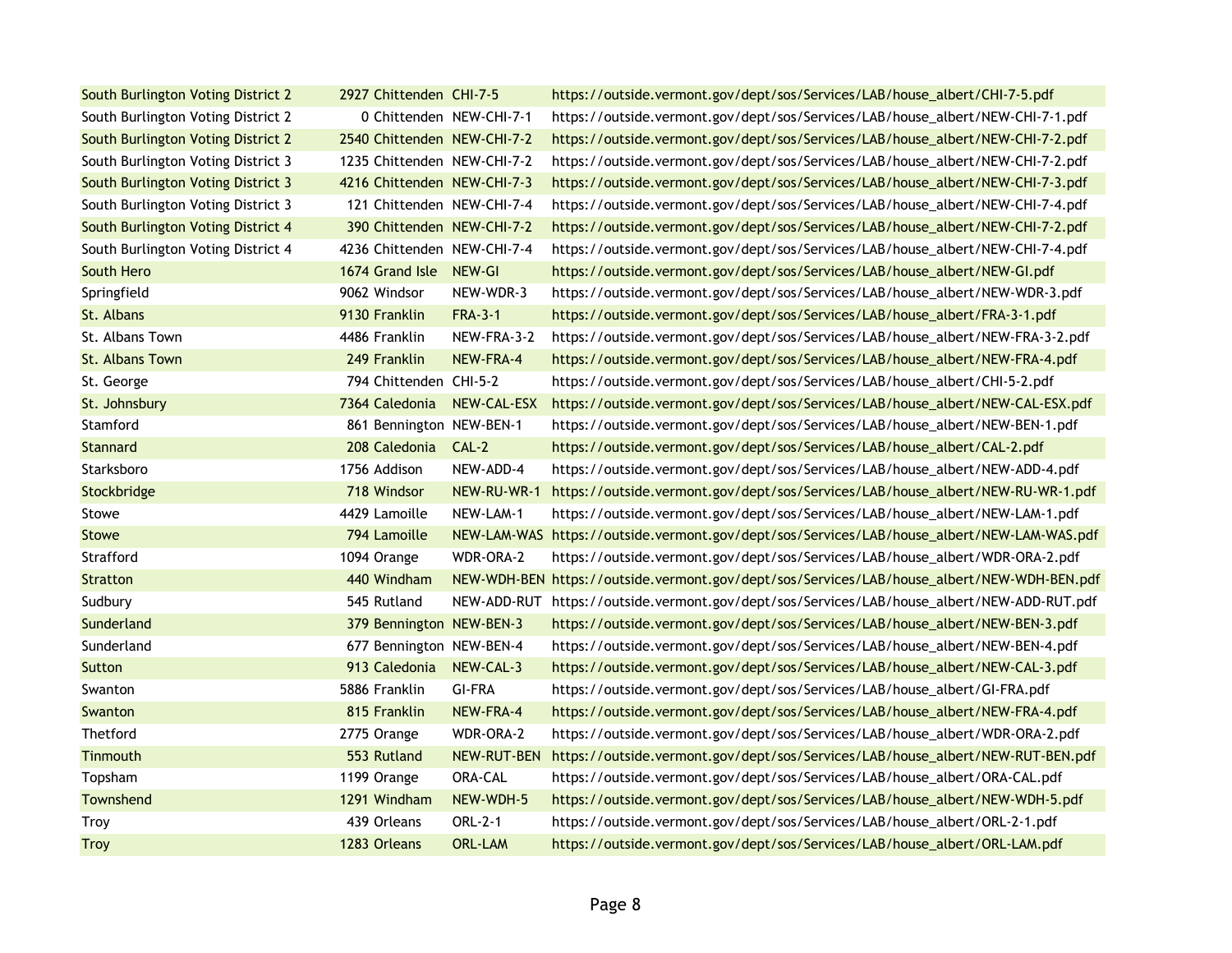| Tunbridge            | 1337 Tunbridge WDR-ORA-1    |                | https://outside.vermont.gov/dept/sos/Services/LAB/house_albert/WDR-ORA-1.pdf               |
|----------------------|-----------------------------|----------------|--------------------------------------------------------------------------------------------|
| <b>Underhill</b>     | 3192 Chittenden CHI-3       |                | https://outside.vermont.gov/dept/sos/Services/LAB/house_albert/CHI-3.pdf                   |
| Vergennes            | 2553 Addison                | NEW-ADD-3      | https://outside.vermont.gov/dept/sos/Services/LAB/house_albert/NEW-ADD-3.pdf               |
| Vernon               | 2192 Windham                | WDH-1          | https://outside.vermont.gov/dept/sos/Services/LAB/house_albert/WDH-1.pdf                   |
| Vershire             | 672 Orange                  | NEW-ORA-1      | https://outside.vermont.gov/dept/sos/Services/LAB/house_albert/NEW-ORA-1.pdf               |
| <b>Victory</b>       | 70 Essex                    | NEW-ESX-CAL    | https://outside.vermont.gov/dept/sos/Services/LAB/house_albert/NEW-ESX-CAL.pdf             |
| Waitsfield           | 1844 Washington WAS-7       |                | https://outside.vermont.gov/dept/sos/Services/LAB/house_albert/WAS-7.pdf                   |
| Walden               | 956 Caledonia CAL-2         |                | https://outside.vermont.gov/dept/sos/Services/LAB/house_albert/CAL-2.pdf                   |
| Wallingford          | 2129 Rutland                | NEW-RUT-2      | https://outside.vermont.gov/dept/sos/Services/LAB/house_albert/NEW-RUT-2.pdf               |
| Waltham              | 446 Addison                 | NEW-ADD-5      | https://outside.vermont.gov/dept/sos/Services/LAB/house_albert/NEW-ADD-5.pdf               |
| Wardsboro            | 869 Windham                 |                | NEW-WDH-BEN https://outside.vermont.gov/dept/sos/Services/LAB/house_albert/NEW-WDH-BEN.pdf |
| <b>Warner's Gore</b> | 0 Essex                     | NEW-ESX-ORL    | https://outside.vermont.gov/dept/sos/Services/LAB/house_albert/NEW-ESX-ORL.pdf             |
| Warren               | 1977 Washington WAS-7       |                | https://outside.vermont.gov/dept/sos/Services/LAB/house_albert/WAS-7.pdf                   |
| <b>Warren's Gore</b> | 2 Essex                     | NEW-ESX-ORL    | https://outside.vermont.gov/dept/sos/Services/LAB/house_albert/NEW-ESX-ORL.pdf             |
| Washington           | 1032 Orange                 | NEW-ORA-1      | https://outside.vermont.gov/dept/sos/Services/LAB/house_albert/NEW-ORA-1.pdf               |
| Waterbury            | 5331 Washington WAS-CHI     |                | https://outside.vermont.gov/dept/sos/Services/LAB/house_albert/WAS-CHI.pdf                 |
| Waterford            | 1268 Caledonia              | CAL-1          | https://outside.vermont.gov/dept/sos/Services/LAB/house_albert/CAL-1.pdf                   |
| Waterville           | 686 Lamoille                | $LAM-3$        | https://outside.vermont.gov/dept/sos/Services/LAB/house_albert/LAM-3.pdf                   |
| Weathersfield        | 2842 Windsor                | NEW-WDR-2      | https://outside.vermont.gov/dept/sos/Services/LAB/house_albert/NEW-WDR-2.pdf               |
| Wells                | 659 Rutland                 | NEW-RUT-1      | https://outside.vermont.gov/dept/sos/Services/LAB/house_albert/NEW-RUT-1.pdf               |
| Wells                | 555 Rutland                 | NEW-RUT-BEN    | https://outside.vermont.gov/dept/sos/Services/LAB/house_albert/NEW-RUT-BEN.pdf             |
| <b>West Fairlee</b>  | 621 Orange                  | ORA-2          | https://outside.vermont.gov/dept/sos/Services/LAB/house_albert/ORA-2.pdf                   |
| West Haven           | 239 Rutland                 | <b>RUT-3-2</b> | https://outside.vermont.gov/dept/sos/Services/LAB/house_albert/RUT-3-2.pdf                 |
| <b>West Rutland</b>  | 2214 Rutland                | NEW-RUT-2      | https://outside.vermont.gov/dept/sos/Services/LAB/house_albert/NEW-RUT-2.pdf               |
| West Windsor         | 1344 Windsor                | WDR-1          | https://outside.vermont.gov/dept/sos/Services/LAB/house_albert/WDR-1.pdf                   |
| Westfield            | 534 Orleans                 | <b>ORL-LAM</b> | https://outside.vermont.gov/dept/sos/Services/LAB/house_albert/ORL-LAM.pdf                 |
| Westford             | 2062 Chittenden NEW-CHI-8-3 |                | https://outside.vermont.gov/dept/sos/Services/LAB/house_albert/NEW-CHI-8-3.pdf             |
| Westminster          | 3016 Windham                | NEW-WDH-3      | https://outside.vermont.gov/dept/sos/Services/LAB/house_albert/NEW-WDH-3.pdf               |
| Westmore             | 357 Orleans                 | ORL-1-2        | https://outside.vermont.gov/dept/sos/Services/LAB/house_albert/ORL-1-2.pdf                 |
| Weston               | 623 Windsor                 |                | NEW-WDH-WDR https://outside.vermont.gov/dept/sos/Services/LAB/house_albert/NEW-WDH-WDR.pdf |
| Weybridge            | 814 Addison                 | NEW-ADD-5      | https://outside.vermont.gov/dept/sos/Services/LAB/house_albert/NEW-ADD-5.pdf               |
| Wheelock             | 759 Caledonia               | NEW-CAL-3      | https://outside.vermont.gov/dept/sos/Services/LAB/house_albert/NEW-CAL-3.pdf               |
| Whiting              | 405 Addison                 | NEW-ADD-RUT    | https://outside.vermont.gov/dept/sos/Services/LAB/house_albert/NEW-ADD-RUT.pdf             |
| Whitingham           | 1344 Windham                | NEW-WDH-6      | https://outside.vermont.gov/dept/sos/Services/LAB/house_albert/NEW-WDH-6.pdf               |
| Williamstown         | 3515 Orange                 | NEW-ORA-1      | https://outside.vermont.gov/dept/sos/Services/LAB/house_albert/NEW-ORA-1.pdf               |